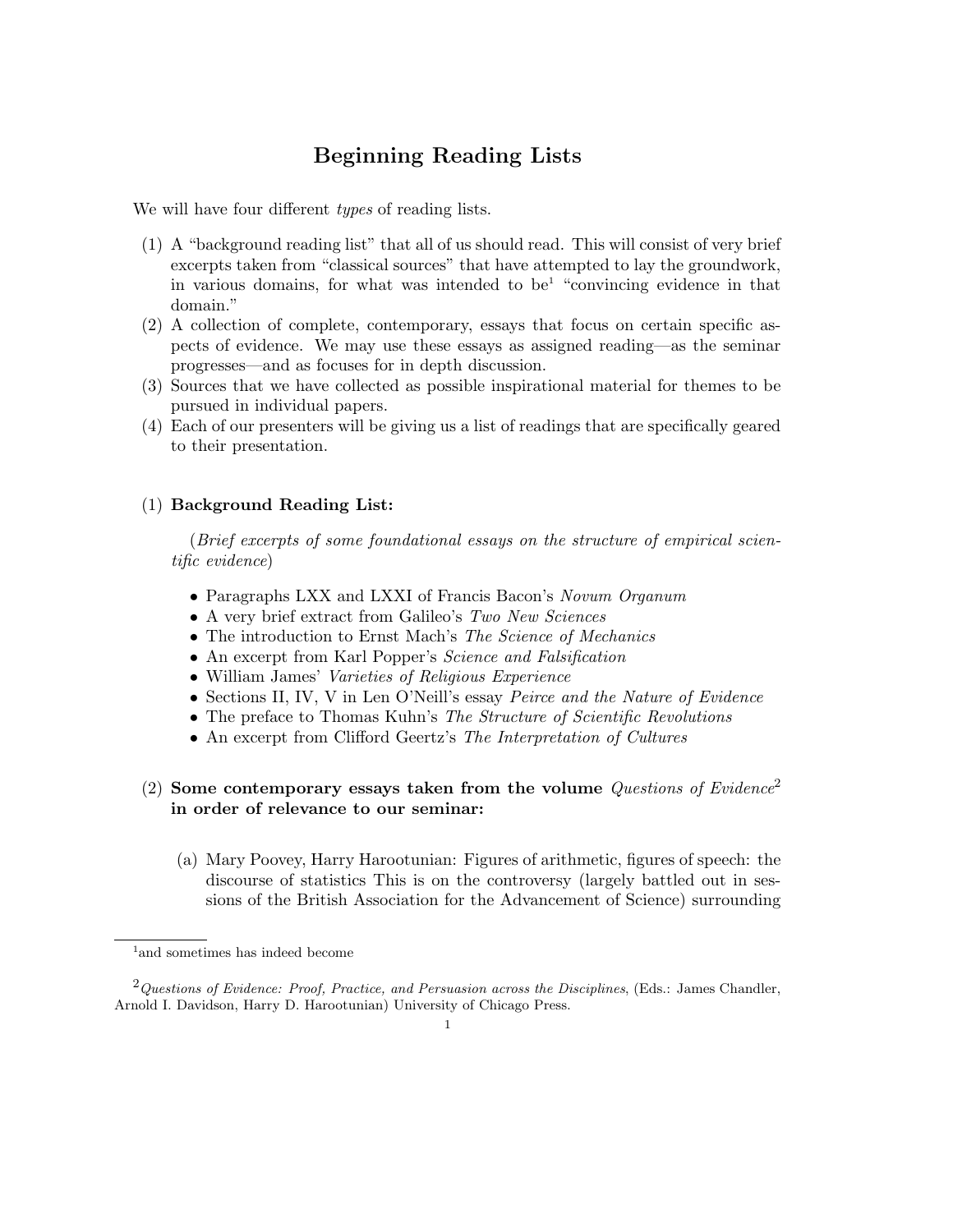the nature of Statistics, whether it is or is not a science. Whenafter pressure from Charles Babbagea statistical section was admitted into the BAAS (1833), the question became: what is its role and what are its limitations? Among other issues: the nature of "fact," and whether numerical figures are meaningless without a theory in which they are embedded (and with respect to which they can be interpreted as evidence of something; and symmetrically, whether"theory" is meaningless and merely anecdote-driven without tables of data.

- (b) R. Lewontin, William Wimsatt: Facts and the factitious in the natural sciences. This gets to the heart of fact and evidence in biology: an essay on the nature of biological assertions; and biological laws.
- (c) Carlo Ginzburg, Arnold Davidson: Checking the evidence: the judge and the historian This is an essay on, essentially, the philosophy of historiography, with focus on the issue of moral judgments within historical writings. It is very much "on topic" for our seminar.
- (d) Lorraine Daston, James Chandler: Facts and Evidence The over-riding topic here is, as the title hints, neutral fact versus 'enlisted' evidence. The specific arena in which this topic is considered is the context of The Miraculous. One side-question is what constitutes miracle as opposed to marvel (specifically, in the writings of Augustine and Aquinas).

## (3) Some possible sources that might suggest themes to be explored individual papers:

- The various modes of inferring genealogical trees, and what can be deduced from them:
- – for the evolution of language: http://www.nytimes.com/2012/08/24/ science/indo-european-languages-originated-in-anatohtml?\_r=1&hp
	- for the evolution of genes: Eugene Koonin's book, The Logic of Chance: The Nature and Origin of Biological Evolution which makes analogous genealogical trees based on DNA.
- Specific topics of interest in terms of the nature of evidence used to draw conclusions:
	- Evidence gleaned from photographs: Errol Morris's various series of NYT opinionator articles; see also his book Believing is seeing (Observations on the mysteries of photography), Penguin Press.